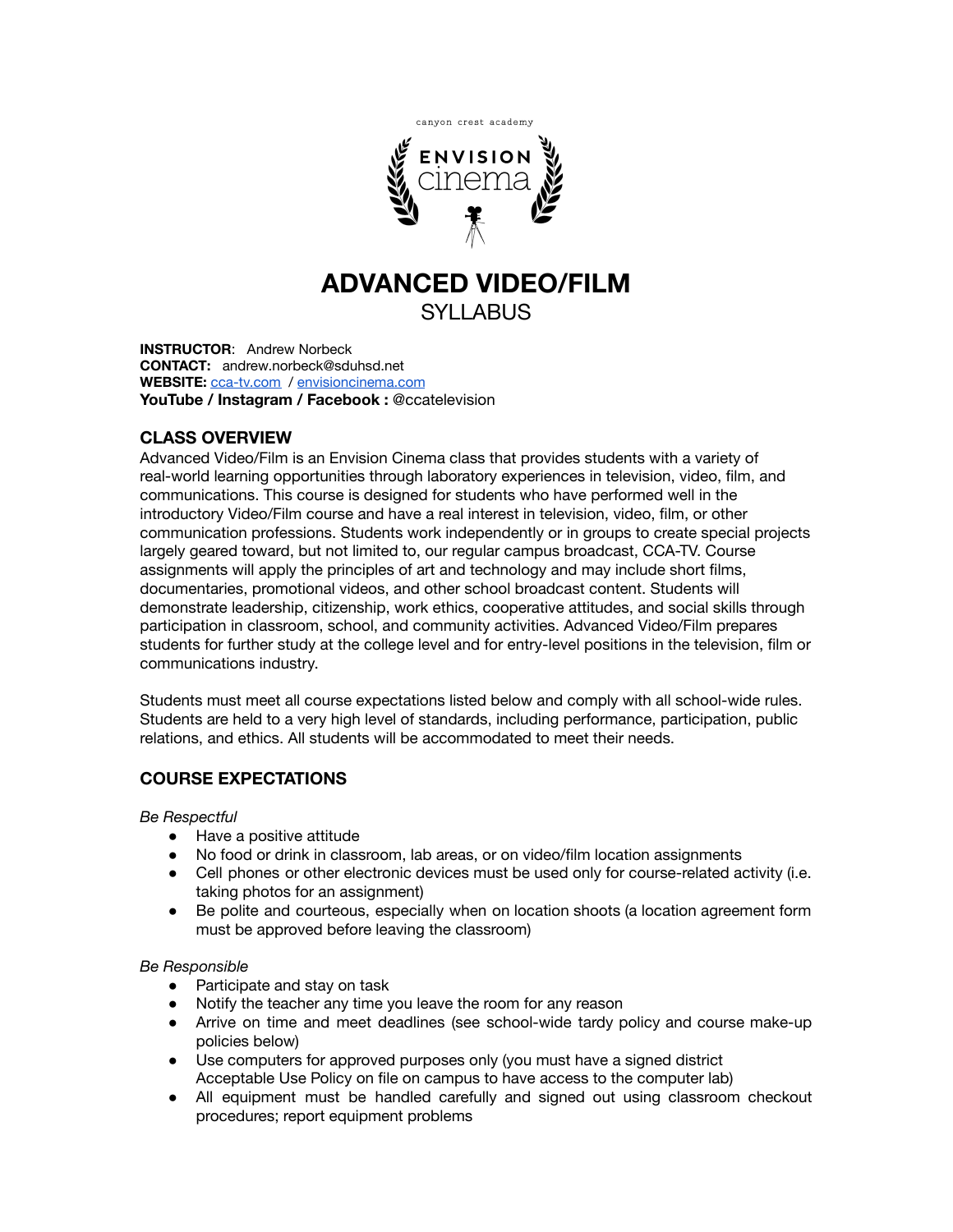*Be Resourceful*

- Come to class prepared with all materials needed to work
- Create a system for sharing materials with group members (i.e. Google Drive, in-class folders for paperwork are provided)
- Be adaptive and stay productive if you hit a roadblock during a project
- Help others with minor production problems

#### **COURSE GRADING**

Your grade will be determined solely on a point scale. Your final letter grade will be determined by the percentage of total possible points you have received throughout the quarter/term on all work. Please note: no extra credit is offered. Letter grades will be assigned to total point percentages as follows:

 $A = 89.5\% - 100\%$  $B = 79.5 \% - 89.4 \%$  $C = 69.5\% - 79.4\%$  $D = 59.5\% - 69.4\%$  $F = 0\% - 59.4\%$ 

Projects will be evaluated based on the following criteria:

#### **VIDEO/AUDIO QUALITY**

Composition & Lighting, Adequate B-roll/Coverage, Shot Variety, Clear Audio

#### **EDITING & PACING**

Smooth edits, Minimal or no distractions (like jump cuts), Uses best footage, Good energy and stays interesting, Adequate changes made based on feedback

#### **STORY CLARITY**

Makes sense and has clear message, Highlights the most relevant information, Appropriate handling of subject matter

#### **CREATIVITY/ENTERTAINMENT VALUE**

Enjoyable to watch, Original ideas, Willingness to try new approach, Not overdoing same format; Creativity extends to all areas of production including topic choice, development, script writing, set design, location choice, casting, directing, editing, graphics

**Group Work / Individual Effort** — Much of the work completed in the Envision Cinema classes is produced in groups to help prepare students for real world collaborative work in the television and film industry. Students are required to be involved in ALL aspects of group projects, from start to finish. Students can individually lose points on a group project grade or daily participation grade based on the following categories:

- Time Off Task (working on non-project related activities, playing games/cell phone use)
- Unprepared (didn't bring materials, holds up whole group by not having materials)
- Group Interference (distraction to group work being completed)
- Attendance (unexcused days missed from group project)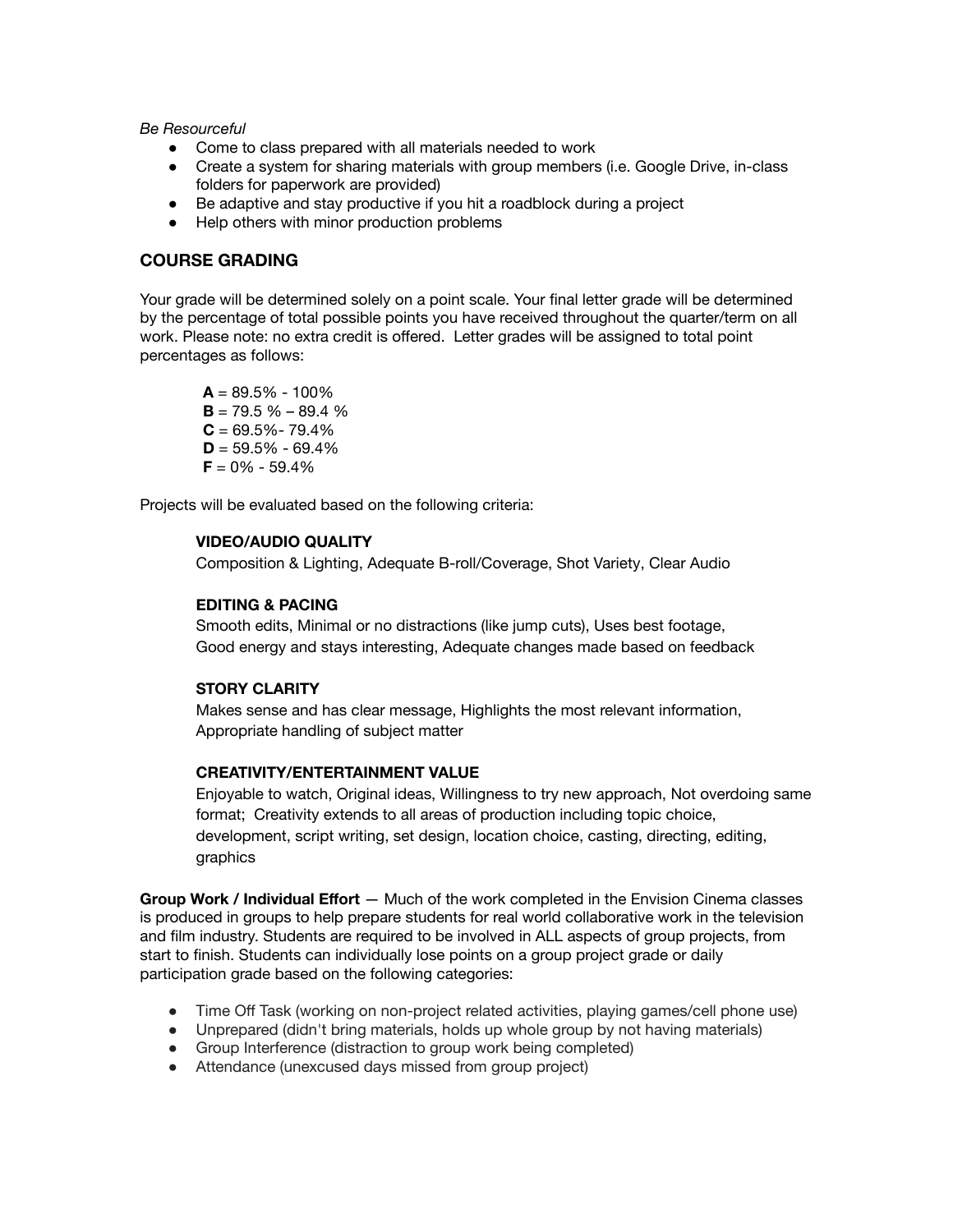# **ATTENDANCE, TARDIES, MAKEUP WORK**

Canyon Crest Academy has a strict policy on attendance and tardies which will be upheld in this classroom. Details can be found at <http://cc.sduhsd.net/Key-Info/Attendance/index.html>.

For all absences, it is the student's responsibility to discuss what is missed with the teacher to find out if any assignments need to be completed. Students have three school days to submit any make-up work after an excused absence.

In addition, absent students during group assignments must make arrangements with team members to ensure all necessary information and materials are available for group work to continue with minimal disruption. This includes any paperwork, information regarding scheduled interviews or scheduled actors, video footage on SD cards or hard drives, access to project files, and any other resources affecting the production process. Failure to make arrangements regardless of the reason for absence—may negatively impact a student's individual grade and the overall quality of an assignment. If a student misses too much classroom time they could be removed from a group project and assigned an equally weighted individual assignment.

For this course, excessive absences and tardies may result in makeup assignments at the teacher's discretion.

# **ASSIGNMENTS**

Students will be involved in regular weekly group assignments as detailed on the course website. Additional assignments may be discussed with students and added throughout the semester. Calendar, due dates, and more details for all assignments are available at [envisioncinema.com](https://www.envisioncinema.com/advanced-videofilm.html)

A project or test may be assigned on the school designated mid-term and final exam days. You must be in class to receive credit on the scheduled date or notify the teacher five days before your absence.

# **SDUHSD ACADEMIC HONESTY POLICY**

Honest behavior is an expectation for all students in the San Dieguito Union High School District. The purpose of this regulation is to create and maintain an ethical academic atmosphere. Specific types of academic dishonesty, which will not be tolerated, are defined below:

- Cheating on Tests Any intentional giving of or use of external assistance relating to an examination, test, or quiz without express permission of the teacher. This includes looking on another student's paper, sharing answers, or copying another student's paper.
- Fabrication any intentional falsification or invention of data, citation, or other authority in an academic exercise.
- Unauthorized Collaboration While collaboration is often encouraged, unauthorized collaboration is not permitted.
- Plagiarism Any intentional representation of another's ideas, words, or works as one's own. Plagiarism includes the misuse of published material, electronic material, and/or the work of other students. The original writer who intentionally shares his/her paper for another to copy, without the permission of the teacher, is also engaged in plagiarism.
- Alteration of Materials Any intentional and unauthorized alteration of student, teacher, or library materials.
- Forgery any unauthorized signing of another person's name to school related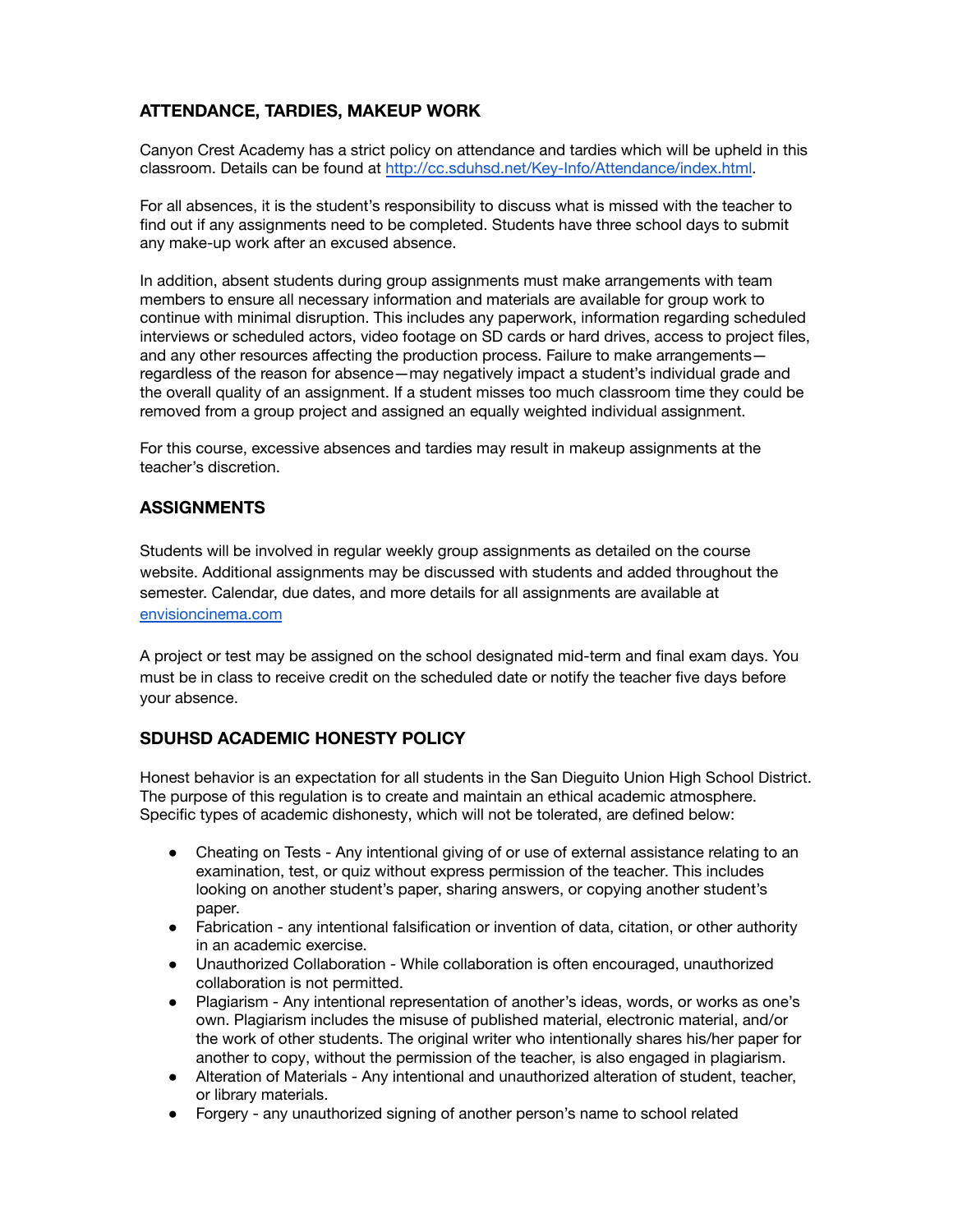documents.

- Theft any theft of materials.
- Transfer of Unauthorized Materials any giving or selling of unauthorized materials.

Any alleged violation of this policy will be investigated thoroughly and appropriate disciplinary measures will be taken consistent with Board policy.